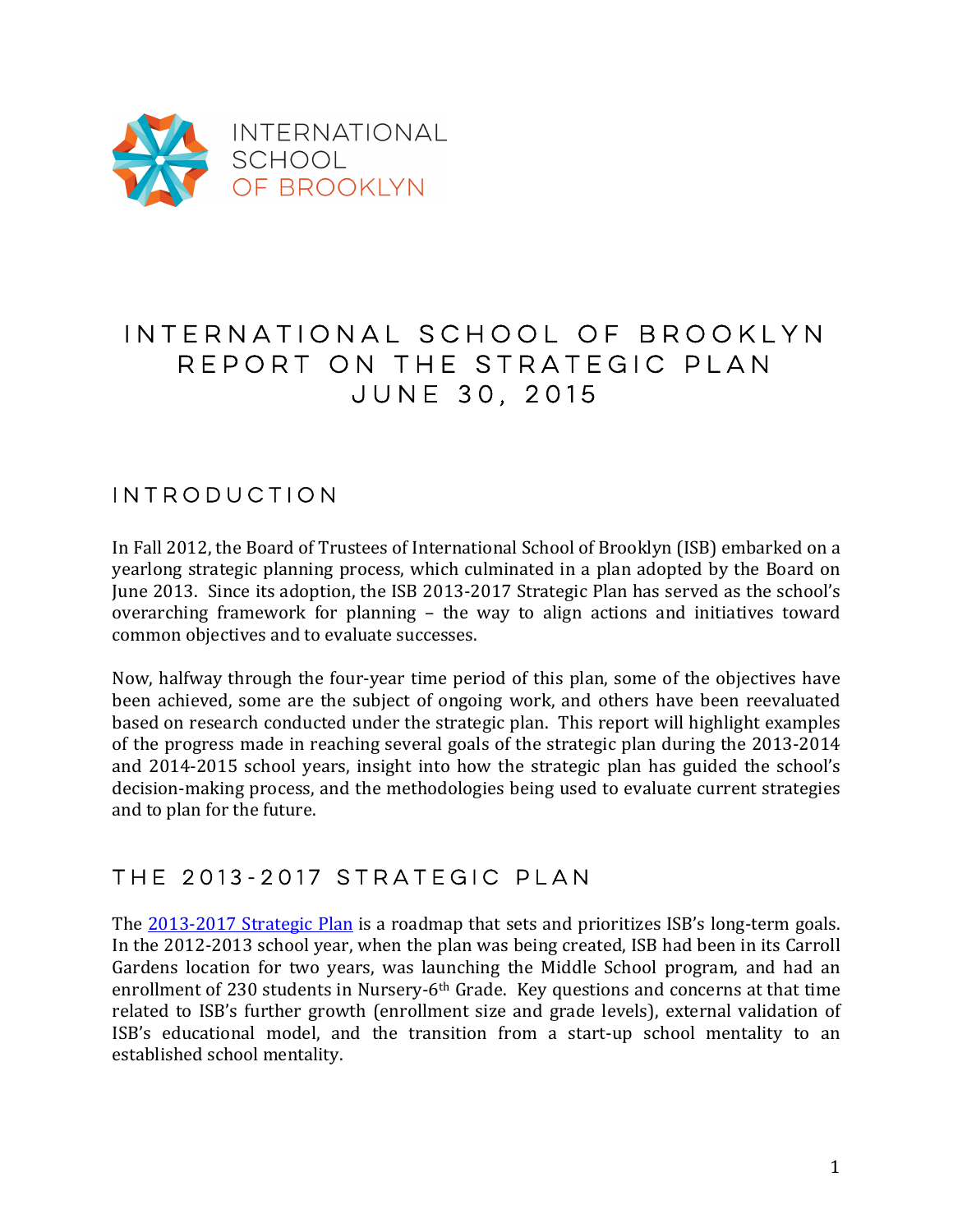The ISB 2013-2017 Strategic Plan outlines four broad, long-term objectives:

- Strengthen ISB's teaching and learning culture by providing the staff with challenging and rewarding work.
- Complete and strengthen ISB's Nursery-8<sup>th</sup> Grade educational programming for all students.
- Seek investment in ISB to support its future and that of its students.
- Build a sustainable, financially responsible, and efficient school for the future.

For each, ISB's administration and Board of Trustees worked together to identify multiple strategies for achieving these long-term objectives. Under each strategy, various actions were assigned to individuals, departments and groups across the school in order to make progress toward specified short and long-term objectives.

#### Methodology

As part of the mid-point Strategic Plan assessment, the ISB administration and Board of Trustees has formalized a process for reviewing and analyzing both its success in implementing the strategies and its progress toward the objectives set forth in 2013. After creating a framework to analyze the progress across all areas of the strategic plan, senior administrators and other staff members participated in multiple reflection sessions. In these sessions, they reviewed the strategies attributed to their department or division and identified the actions they took to implement those strategies. They were also asked to provide quantitative and qualitative metrics that could be used to measure the success of their departments' or divisions' actions in achieving their strategic objectives.

This work generated a comprehensive overview of what actions have been or are being taken across ISB to realize the goals of the strategic plan, as well as compiled measures that can be used to evaluate the effectiveness of these strategies and tactics. Under each longterm objective of the strategic plan, the strategies currently being employed to attain that goal were listed. Under each strategy, concrete actions that support that strategy were identified, as were the intermediate/short-term goals of those actions, additional actions that will be implemented in the coming months, and ideas for other actions that are worthy of future consideration. Finally, the quantitative and qualitative measures that can be used to evaluate the success of each action were listed. This process of identifying appropriate metrics highlighted areas in which more data collection is warranted and generated plans for collecting such data in the future.

In the next phase of this analysis, the costs and benefits of ISB's current actions will be evaluated more closely, as will be their impact on different aspects of the institution. The goal of this analysis will be to see how the finite resources of time and money are being spent, as well as to identify opportunities to use these resources more efficiently.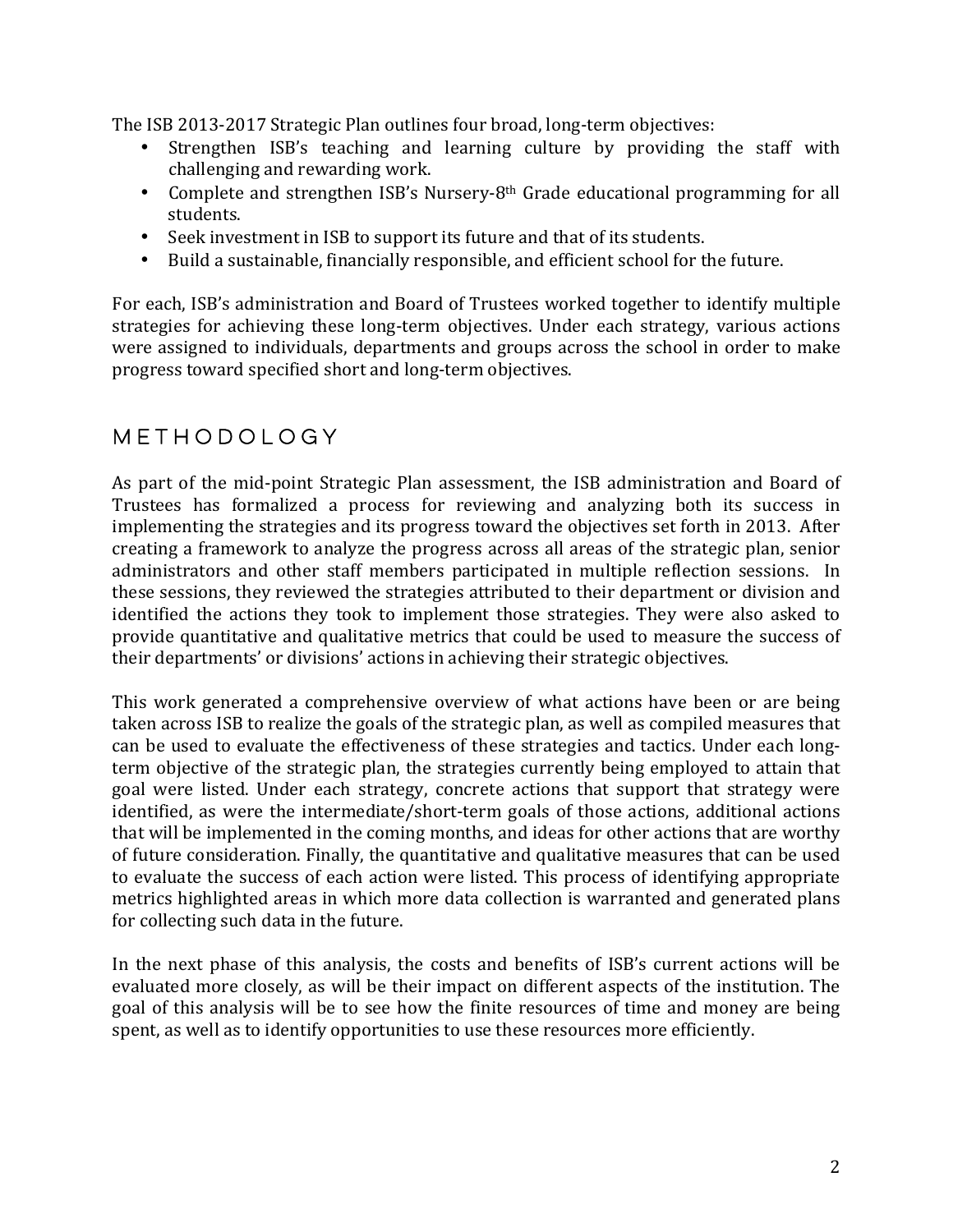For this report, six case studies have been chosen to highlight both the work and analytical process detailed above. These examples include strategies focused on our academic program, our facilities, our school brand, and our future growth.

#### Case Study #1: Rebranding Project (2014-2015)

Long-term Objective: Seek investment in ISB to support its future and that of its students *Strategy:* Further expand outreach efforts to highlight ISB's unique program and establish its *brand identity* 

With the momentum of celebrating its tenth year and the completion of its Nursery-Eighth Grade program, ISB found itself presented with a perfect opportunity to review and update the school's mission statement and logo. The aim of this work was to reflect on the core values of the school and to establish an identity that better expressed the school that ISB had become. This work will allow ISB to message more clearly to its internal and external communities, with the aim of attracting more students and strengthening financial support for ISB.

During the 2013-2014 school year, initial research was conducted within the ISB community to understand how internal and external community members viewed the school. Members of the Advancement Office also interviewed multiple design firms, all of which had extensive experience with brand development for schools and/or non-profits. In Fall 2014, ISB engaged Aardvark Brigade to lead the branding project for the school and in June 2015, the first elements of the rebrand  $-$  the new mission statement and  $logo -$  were unveiled to the community. In addition to the visible aspects of the branding efforts such as the new logo, new admissions materials, and new website (launching Fall 2015), this project has also included market research, analysis of ISB's competitive advantage, and marketing messages designed to more effectively communicate ISB's approach to education. By reflecting on and better defining its core values, ISB is in a better position to communicate its program more clearly to outside audiences and to make sure its actions are consistent with its core values.

In particular, this process helped to articulate six core values of ISB: language immersion, inquiry-based education, global curriculum, diversity, community, and international mindedness. By identifying these values, our community now has a common language with which to communicate about the school and to share our story. As ISB moves forward with the rollout of its new brand identity, the new mission statement and these six core values will serve as common reference points. They will unify ISB's internal and external communications, serving as a framework for messaging to different audiences. Through repeated use, and through direct engagement via professional development and volunteer training, they will also enable all members of the ISB community to quickly check that their actions and words are consistent with the values of the institution. In much the same way that repeated reference to the IB learner profiles allows ISB's students to internalize those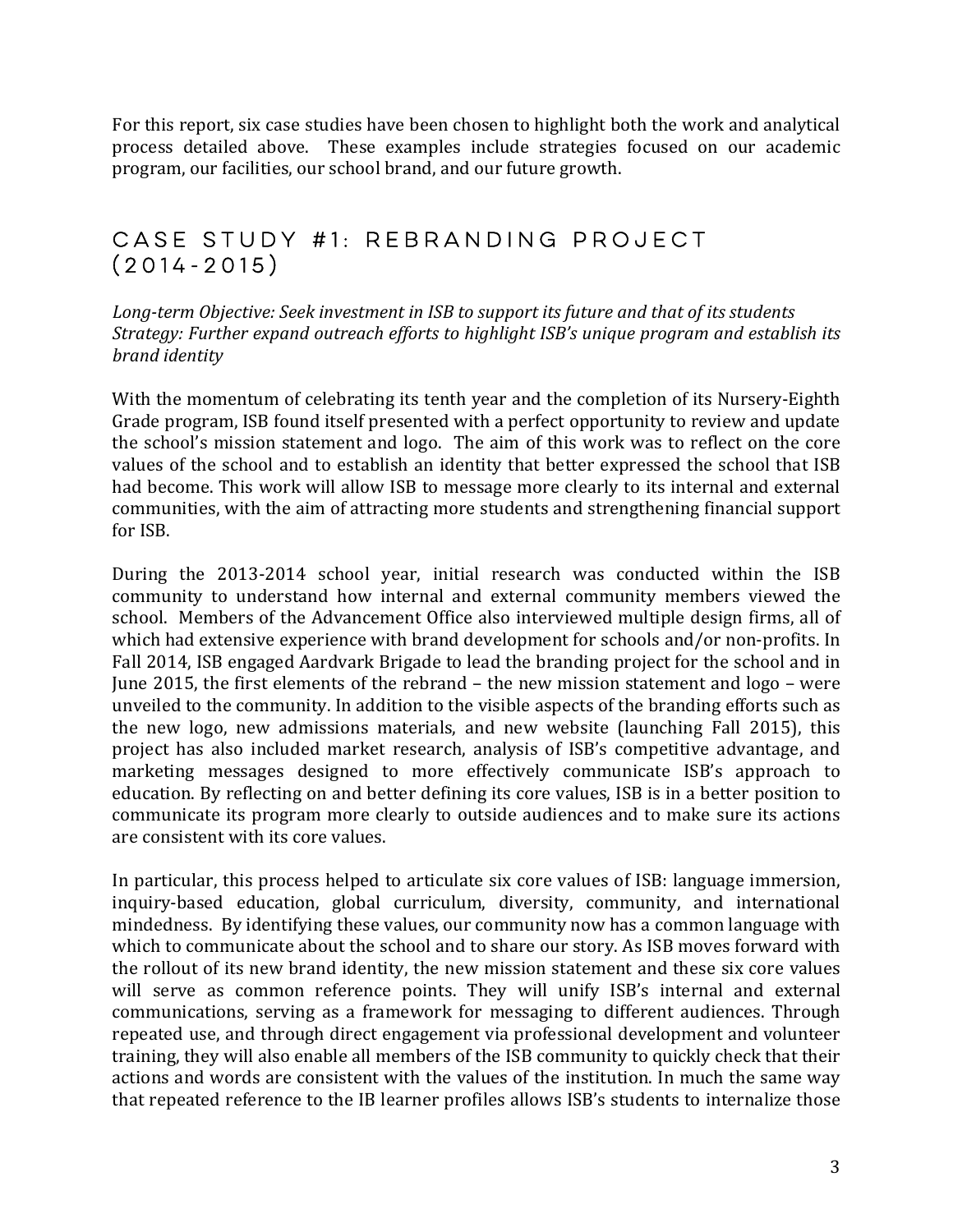qualities, purposeful reference to ISB's core values will enable the community to speak consistently about ISB.

The next steps of this project will include implementing a marketing strategy that promotes ISB's new brand identity and capitalizes on the insights generated by Aardvark Brigade's competitive market analysis. ISB will launch its new website in Fall of 2015, have new admissions materials and talking points for the upcoming season, and provide training to its staff in the use of its new identity. As administrators and teachers travel to conferences, they will be equipped with talking points about ISB and will be encouraged to share its unique approach to education with their peers around the country and around the world. 

### Case Study #2: Specialists and Program Support (2014-2015)

Long-term Objective: Complete and strengthen ISB's Nursery-8<sup>th</sup> Grade educational program *for all students* 

Strategies: Provide increased specialist support for programs; develop a high school placement program, including appropriate staffing and programming for students and parents; support a diverse student body, including students with learning differences and *English Language Learners* 

As ISB completed its full Nursery-8<sup>th</sup> Grade program, the next step has been to invest in expanding resources and support across all divisions. From a staffing point of view, this included several new roles that were launched during the 2014-2015 school year:

- A full-time learning specialist was hired to provide extra support to our students, whether offering in-class differentiation to students who are ready to delve deeper into an area of study, or helping students who would benefit from additional support related to literacy or language acquisition. During the school year, over thirty-nine students received academic support or accommodations.
- A full-time Lower School science specialist joined ISB in March 2015 to strengthen the science program and to work with classroom teachers to further integrate science into the Lower School curriculum. The specialist worked closely with students during the  $5<sup>th</sup>$  Grade Exhibition, creating experiments related to space, Earth, and living things under the central idea of "Our surroundings teach us how to shape our future".
- Building upon the High School Placement Coordinator role that was launched in 2014-2015, this position will evolve into a Middle School Counselor/High School Placement Coordinator role for the 2015-2016 academic year. This staff member will support Middle School students' social-emotional needs, oversee the Middle School Advisory and Health Education programs, and work with students and parents on the transition to high school. The first group of ISB graduates (nineteen students) had tremendous high school placement results, receiving offers from over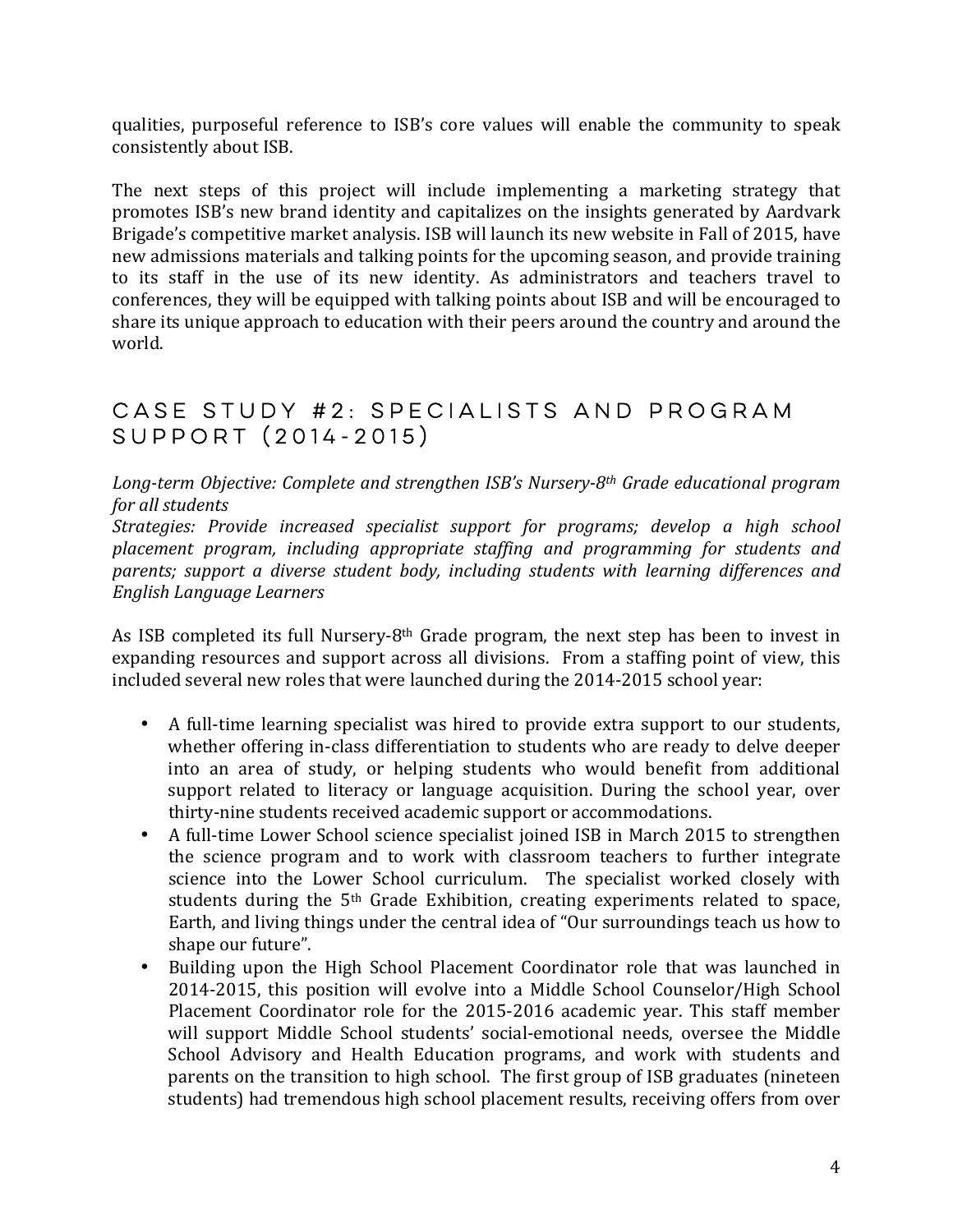thirty different high schools (public, independent, charter, parochial and boarding) and accepting offers to attend fourteen different schools.

### Case Study #3: High School Planning (2013-2015)

Long-term Objective: Build a sustainable, financially responsible, and efficient school for the *future*

*Strategy:* Conduct a program planning analysis and funding plan for a high school of 200-*300 students* 

At the time of adopting the 2013-2017 Strategic Plan, the Board of Trustees made the decision that ISB would not proceed directly to high school with the first cohort of students. A committee of Board members, staff members, parents and community supporters was formed, and they spent the 2013-2014 school year conducting an analysis of a high school launch. The committee focused on five areas – program; budget; marketing, branding, and admissions; fundraising; and site – and concluded its work in June 2014 with a report to the ISB community. The report concluded that given the time and financial resources needed to launch a high school, ISB was not in a financial position at that time to take the next step. The committee identified various financial milestones that, once met, would allow ISB to further explore the launch of a high school. At that time, the Board estimated that ISB needed another three to five years of growth in order to meet those financial milestones. Subsequently, in January 2015, ISB's Board of Trustees voted officially not to allocate further funds on high school planning work until the financial milestones were met. 

As a result of this decision by the Board of Trustees, ISB's branding project focuses on promoting the strengths of a Nursery-8<sup>th</sup> Grade language immersion, inquiry-based educational model and on the successful transitions that our students are making to top New York City high schools.

When ISB does reach these financial milestones, which include a balanced budget and healthy reserves, the Board of Trustees will revisit the conversation of an ISB high school and identify the best next steps based on market conditions at that time. In the meantime, ISB's Board and staff continue to stay abreast of trends in high school programming.

#### Case Study #4: Middle School Program (2013-2015)

Long-term Objective: Complete and strengthen ISB's Nursery-8<sup>th</sup> Grade educational *programming for all students* Strategy: Prepare Middle School graduates for high school studies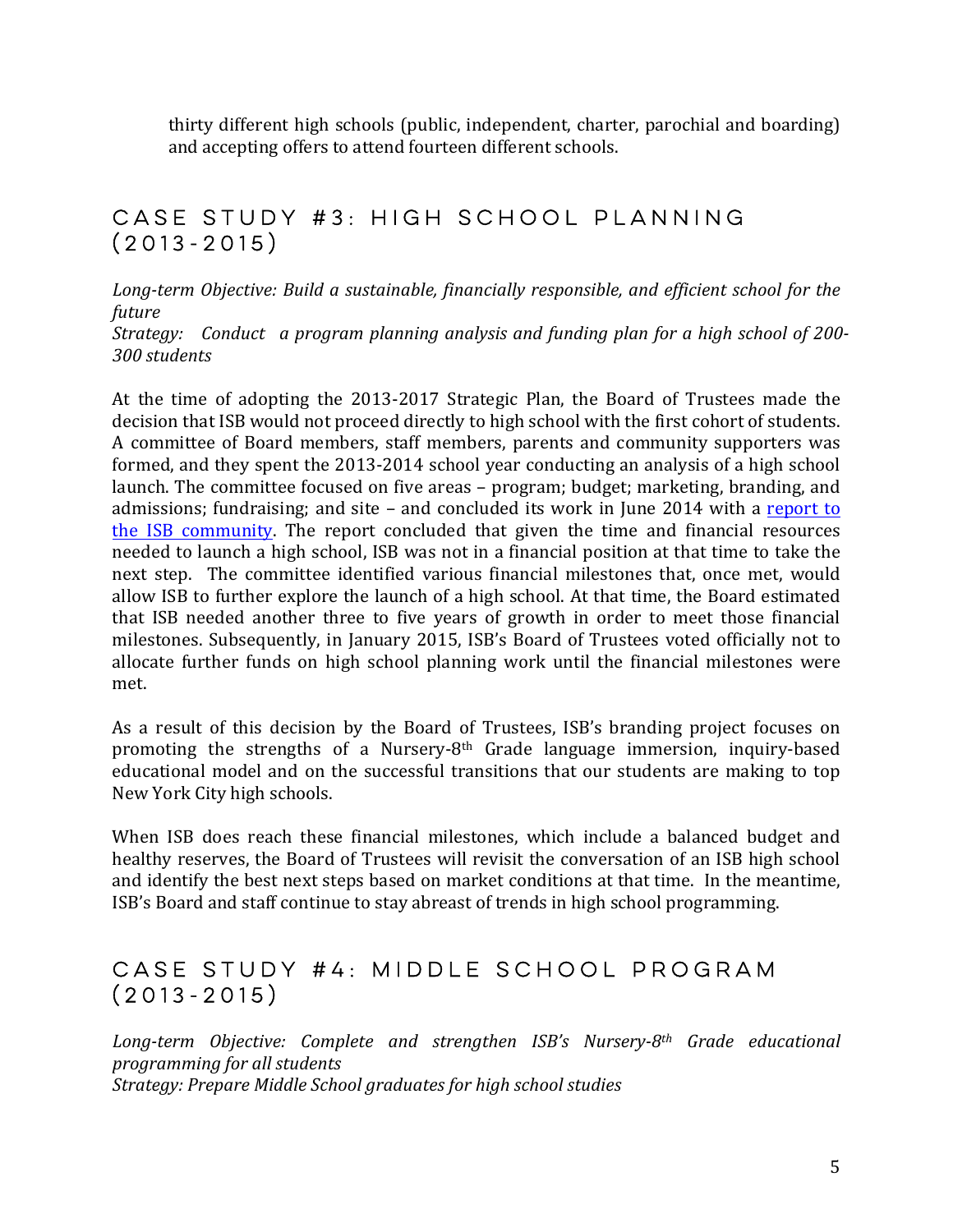Following the decision by the Board of Trustees to postpone the development of an ISB high school program, ISB's Middle School leadership team conducted a review of the existing program to see if any adjustments were necessary to ensure a smooth transition for ISB graduated into a range high schools. They determined that some adjustments were warranted in the math and English curricula, namely a move towards teaching procedural methods more suited to the "multiple choice" nature of high school entrance exams, and these were put into place during the 2014-2015 school year. During implementation, faculty members and the division leadership team found that in order to incorporate these changes, teachers were forced to compromise on the depth of the inquiry-based approach, which is a hallmark of ISB and the Middle Years Programme.

After much reflection and conversation, the administration decided to extend the school day for Middle School students by two hours per week. With these additional instructional hours, more time can be allotted to the math and English program, thereby ensuring that the inquiry-based approach is maintained and that teachers are able to cover any curricular areas that are specifically needed in order to prepare students for the high school transition.

As the first group of ISB graduates enters high school this fall, the administrative and teaching teams will be eager to hear feedback from the students about their transition to their new schools. This will present another important opportunity to reflect on ISB's program and the experiences of its students as they move to new schools.

### Case Study #5: High School Acceptances and Placement Program (2013-2015)

Long-term Objective: Complete and strengthen ISB's Nursery-8<sup>th</sup> Grade educational *programming for all students*

*Strategy:* Guide and support students and families as they research and transition to high *school*

Over the past two years, ISB has developed a comprehensive three-year process to help Middle School students navigate the high school search and transition process. The highlights of the program include the following:

- 6<sup>th</sup> Grade: Students get to know the MS Counselor/High School Placement Coordinator *(new for 2015-2016).*
- 7<sup>th</sup> Grade: Students and parents begin formal process with the MS Counselor/High School Placement Coordinator; group workshops, individual family meetings; individual student meetings, etc. Families identify high schools of interest and begin to visit.
- 8<sup>th</sup> Grade: Students and parents work closely with the MS Counselor/High School Placement Coordinator on the application process. Students visit schools, take test preps (as indicated by their high school lists), prepare portfolios, work on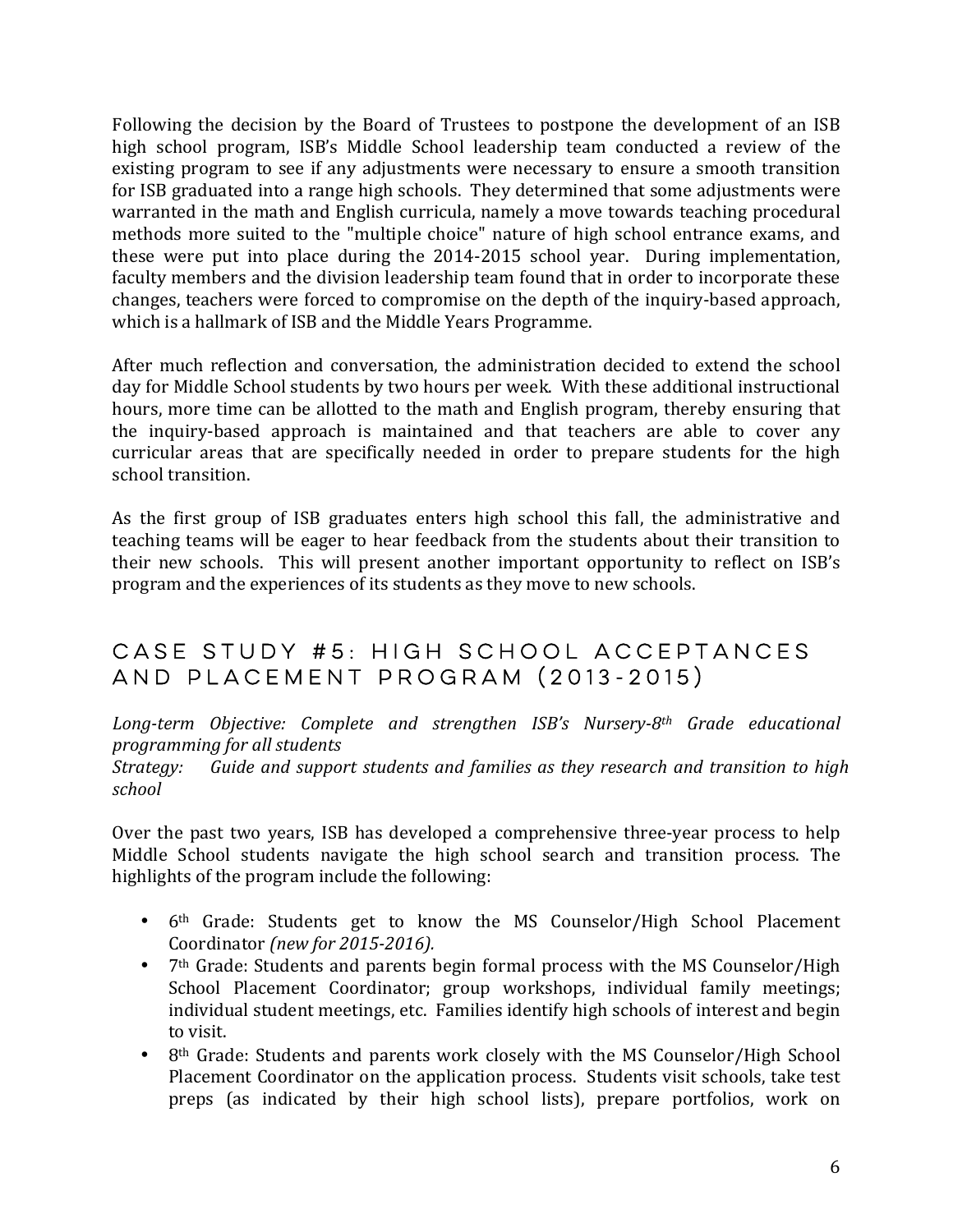interviewing skills, etc. The coordinator works with families on both public and independent school admission processes, prepares transcripts, and manages school's relationship with admissions teams at the Department of Education and numerous independent and parochial schools.

While this process has and will continue to evolve, the success of ISB's first graduates is emblematic of the excellent preparation and education that they received at ISB. Some of the highlights from this first year of high school placement include:

- Nineteen students received offers to over thirty high schools, including top public, independent, charter, parochial and boarding schools.
- Students accepted offers at fourteen different schools.
- Six students tested high enough on the SHSAT to qualify for entrance into the following specialized public high schools: Stuyvesant High School, The Bronx High School of Science, Staten Island Technical High School, Brooklyn Technical High School, and The Brooklyn Latin School.
- Nineteen offers were made from high schools with the IB Diploma Programmes.
- An IB high school offered to add French/Spanish language and literature courses to their curriculum in  $9<sup>th</sup>$  and  $10<sup>th</sup>$  Grade for any ISB student who chose to accept an offer from that school.
- Feedback from families and admissions staff at the high schools highlighted the strength of ISB students' presentation and critical thinking skills.

### Case Study #6: Securing Additional Facilities (2013-2015)

Long-term Objective: Seek investment in ISB to support its future and that of its students *Strategy:* Obtain additional facilities for expansion of the school to meet projected N-8 *enrollment at full capacity, which provide gym space, additional classrooms, science labs,* student performance space, art and music studios

As the student body and program have grown, ISB has needed to acquire new facilities to accommodate its expanding program and population. Over the past two years, this has required some short-term and long-term measures:

*Short-term:* 

- For the 2013-2014 and 2014-2015 school years, the Advancement, Business, and Admissions Offices were temporarily located at an off-site location. This temporary measure allowed the school to grow the staffing for these departments without reducing the classroom space available in the main building.
- For the 2014-2015 school year, the art studio and library were relocated to the ISB Annex building at 513-515 Court Street.